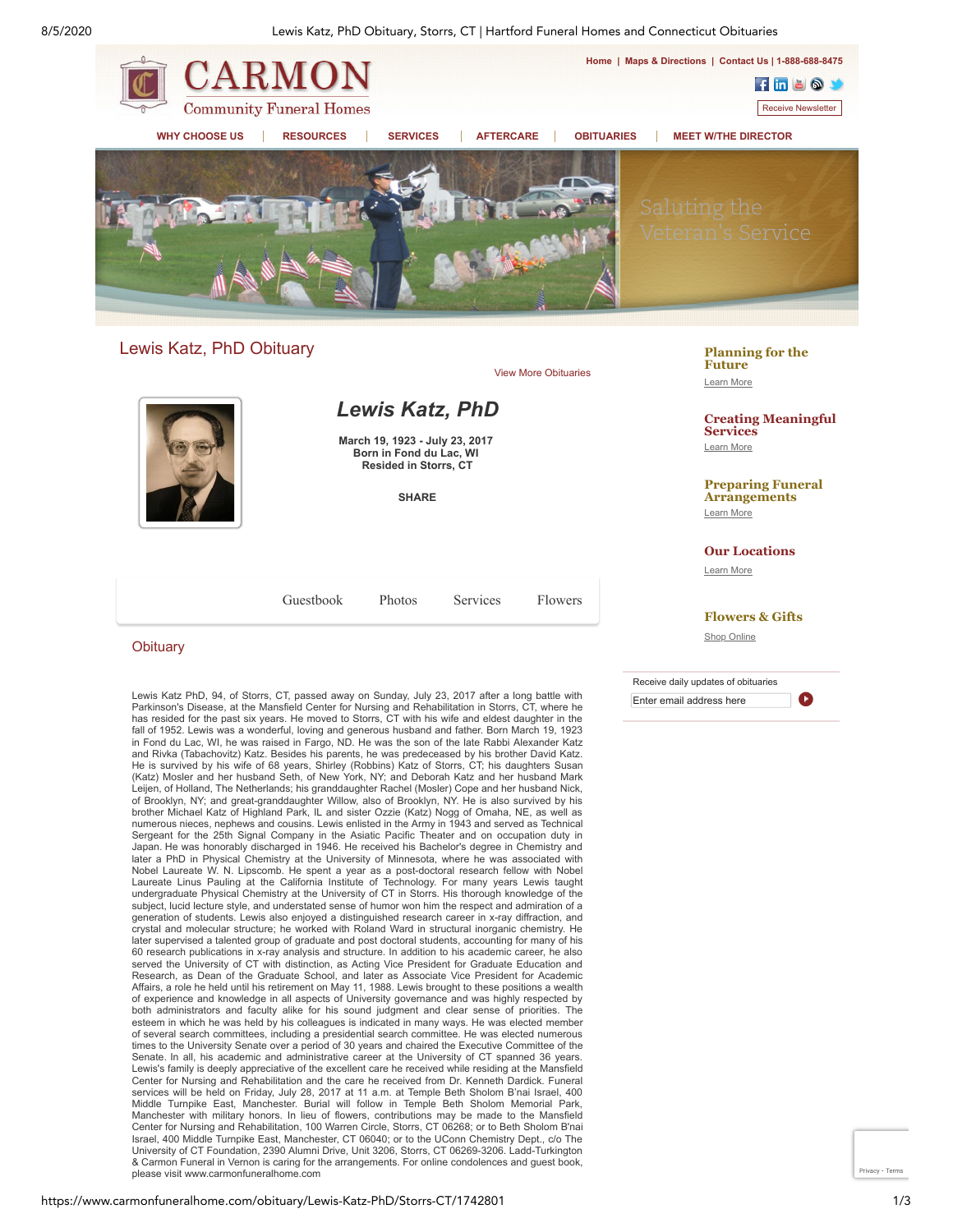**back to top**

#### Guestbook

| Leave your<br>condolence.                                                                                                                                                                                                                           |                                                                                                                                                                                                                                                                                                                                                                                                                                                                                                                                  |
|-----------------------------------------------------------------------------------------------------------------------------------------------------------------------------------------------------------------------------------------------------|----------------------------------------------------------------------------------------------------------------------------------------------------------------------------------------------------------------------------------------------------------------------------------------------------------------------------------------------------------------------------------------------------------------------------------------------------------------------------------------------------------------------------------|
| Enter your name                                                                                                                                                                                                                                     |                                                                                                                                                                                                                                                                                                                                                                                                                                                                                                                                  |
| Enter your email                                                                                                                                                                                                                                    |                                                                                                                                                                                                                                                                                                                                                                                                                                                                                                                                  |
| Post Message<br>Dear Mrs Katz.                                                                                                                                                                                                                      |                                                                                                                                                                                                                                                                                                                                                                                                                                                                                                                                  |
| me for decades<br>Your husband was a truely special person<br>Ed sholkovitz - 3 years ago<br>prayers and memories!<br>I will try to contact you in the near future.<br>tulay luciano - 3 years ago<br>Carolyn Hebert - 3 years ago<br>Dear Shirley, | I was an undergraduate student at UConn in Chemistry from 1962 to 1966. Dr Katz<br>became my unofficial mentor. He was a great teacher and fine person. He remembered<br>After I left UConn. I went on to become a PhD researcher in chemical oceanography.<br>Dear Shirley: Please accept our heartfelt sympathy for your loss. May you find peace in<br>Sorry I could not be at the funeral service for him, because I did not have a ride.<br>Dear Shirley, May you peace and comfort during your sorrow. My sympathy to you. |
| Fran Leffler - 3 years ago                                                                                                                                                                                                                          | My heartfelt condolences go out to you. I'm so sorry I can't be there for you.                                                                                                                                                                                                                                                                                                                                                                                                                                                   |

**back to top**

#### Photos



**back to top**

#### **Services**

# Funeral Service

**Temple Beth Sholom B'nai Israel** 400 Middle Turnpike East Manchester, CT 06040

# [Map / Directions](http://maps.google.com/?q=400%20Middle%20Turnpike%20East%20Manchester%20CT%20%2006040)

[Friday, July 28, 2017](https://www.carmonfuneralhome.com/_mgxroot/) 11:00 AM - 12:00 PM

#### **Burial**

**Temple Beth Sholom Memorial Park** Autumn Street Manchester, CT 06040

**V** [Map / Directions](http://maps.google.com/?q=Autumn%20Street%20Manchester%20CT%20%2006040)

**[Friday, July 28, 2017](https://www.carmonfuneralhome.com/_mgxroot/)** 

**back to top**

# **Charities**

# Mansfield Center for Nursing & Rehabilitation

100 Warren Circle Storrs, CT USA 06268

# UConn Chemistry Dept.

c/o The University of CT Foundation, 2390 Alumni Drive, Unit 3206 Storrs, CT 06269-3206

https://www.carmonfuneralhome.com/obituary/Lewis-Katz-PhD/Storrs-CT/1742801 2/3

[Privacy](https://www.google.com/intl/en/policies/privacy/) - [Terms](https://www.google.com/intl/en/policies/terms/)